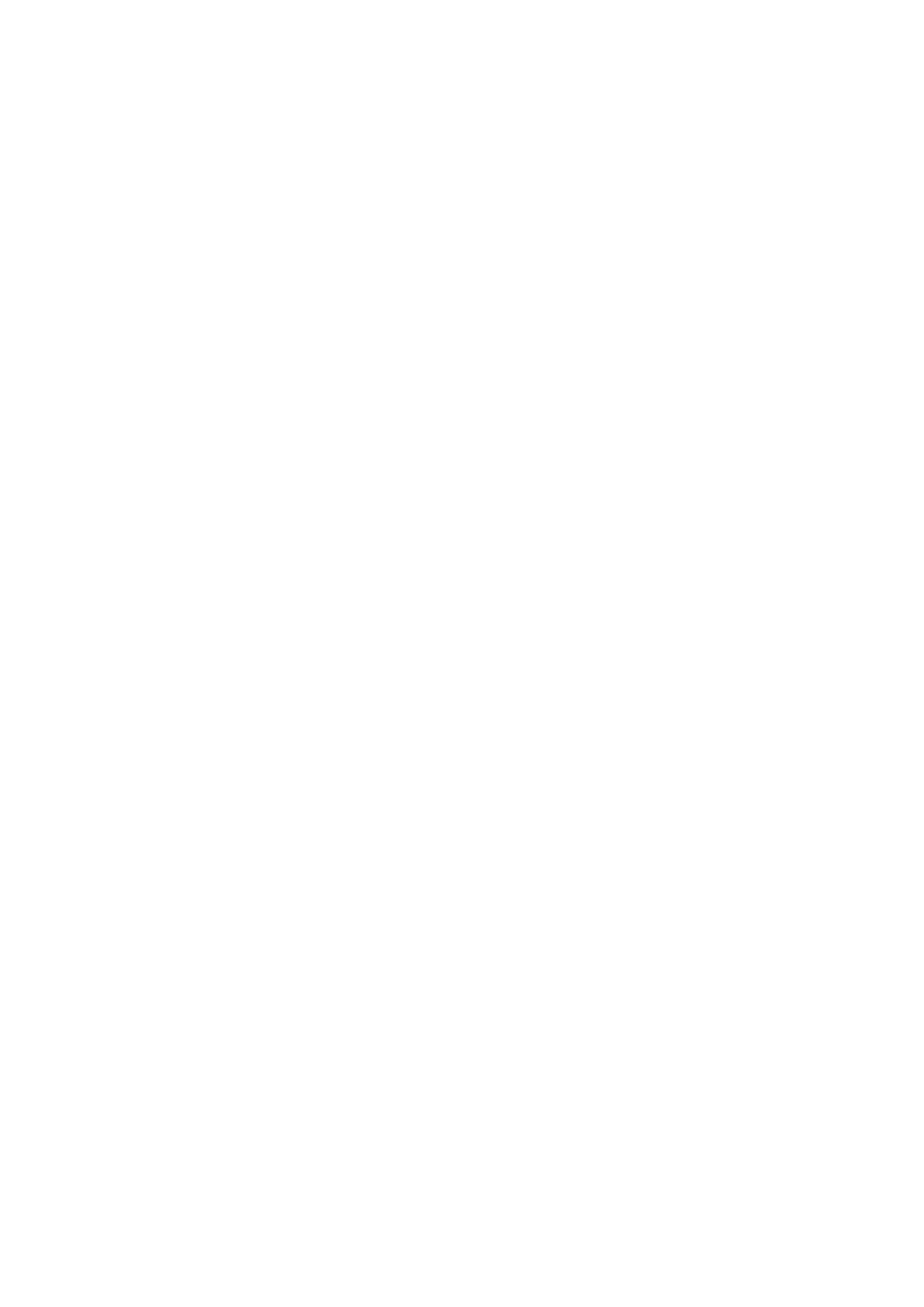

# **ECCLESIASTICAL LEGISLATION (CONSEQUENTIAL AMENDMENTS) (JERSEY) LAW 2022**

**A LAW** to amend Jersey legislation consequential on the attachment of Jersey to the Church of England Diocese of Salisbury instead of the Diocese of Winchester.

| Adopted by the States                         | 2nd March 2022               |
|-----------------------------------------------|------------------------------|
| Sanctioned by Order of Her Majesty in Council | 8th June 2022                |
| Registered by the Royal Court                 | 17th June 2022               |
| Coming into force                             | in accordance with Article 5 |

**THE STATES**, subject to the sanction of Her Most Excellent Majesty in Council, have adopted the following Law –

<span id="page-2-0"></span>**1 Loi (1839) sur l['acquis de propriété foncière par les rectorats](https://www.jerseylaw.je/laws/current/Pages/18.575.aspx) amended** In the [Loi \(1839\) sur l'acquis de propriété foncière par les rectorats](https://www.jerseylaw.je/laws/current/Pages/18.575.aspx) for "avec l'autorisation de Monseigneur l'Evêque de Winchester" there is substituted "avec l'autorisation du Très Révérend Doyen de Jersey".

## <span id="page-2-1"></span>**2 [Loi \(1899\) réglant l'application de certains Actes de Parlement aux](https://www.jerseylaw.je/laws/current/Pages/09.490.aspx)  [Districts Ecclésiastiques](https://www.jerseylaw.je/laws/current/Pages/09.490.aspx) repealed**

The [Loi \(1899\) réglant l'application de certains Actes de Parlement aux Districts](https://www.jerseylaw.je/laws/current/Pages/09.490.aspx)  [Ecclésiastiques](https://www.jerseylaw.je/laws/current/Pages/09.490.aspx) is repealed.

# <span id="page-2-2"></span>**3 [Sharing of Church Buildings \(Jersey\) Law 1973](https://www.jerseylaw.je/laws/current/Pages/09.760.aspx) amended**

In Article 2 of the [Sharing of Church Buildings \(Jersey\) Law 1973](https://www.jerseylaw.je/laws/current/Pages/09.760.aspx) (agreements for sharing church buildings) –

(a) in paragraph (4) for "Bishop of Winchester and the Jersey Decanal Synod" there is substituted "Bishop of Salisbury and the Jersey Deanery Synod";